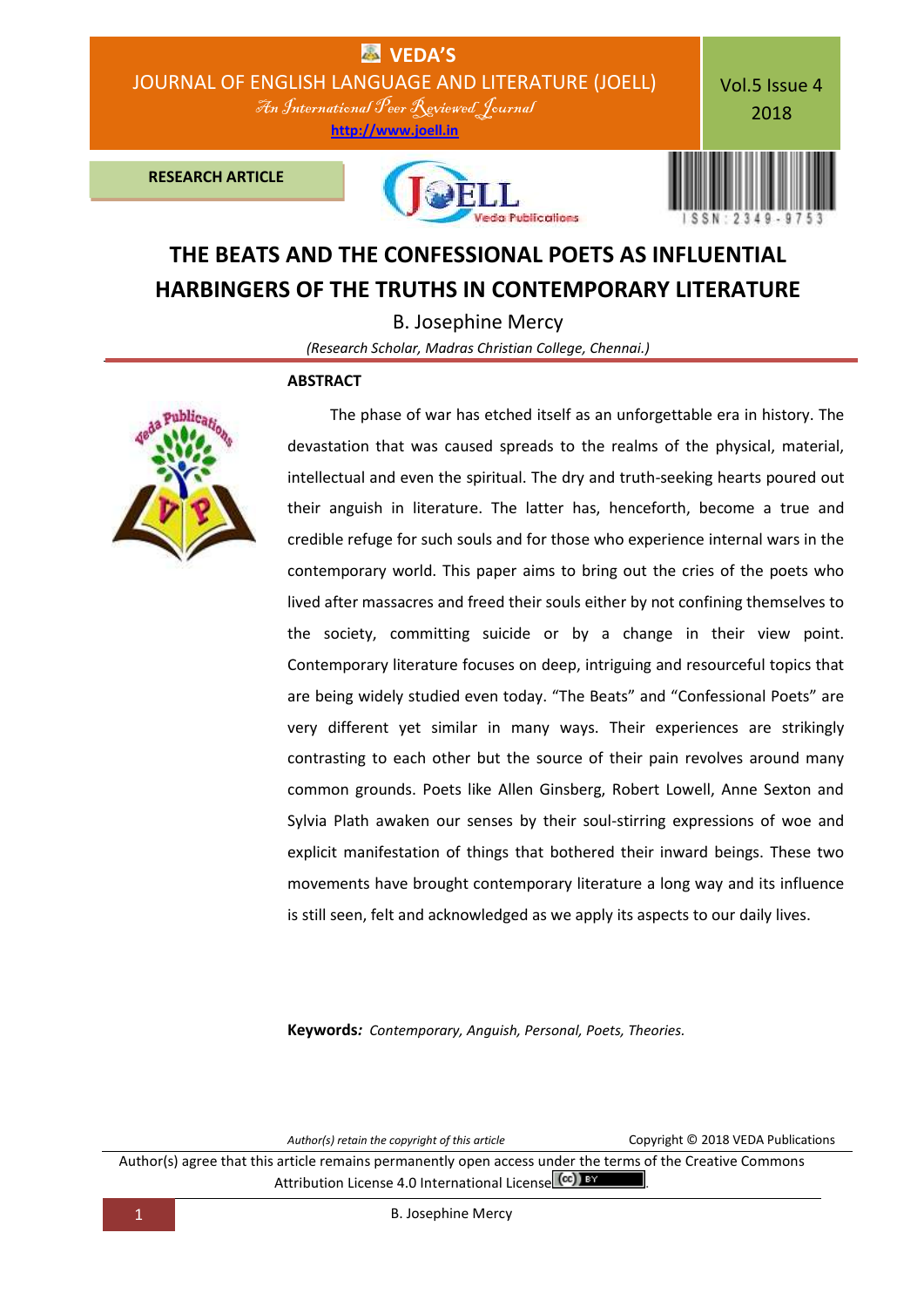An International Peer Reviewed Journal

## **INTRODUCTION**

The contemporary world ofttimes seems to be running after things that are temporal and the void felt is unmistakably real. The events of wars changed the course of many an individual into something monotonous and broken. Literature has addressed this disturbing phase of man in both concrete and abstract terms. Contemporary literature originated after the evolution of World War II. Literature that came from this period are generally grouped under themes like dejection, skepticism, despair, trauma and much more. This literary period has become very popular due to its greatly accurate, definitive and precise accounts of events that affected them. Poetry is undoubtedly the most influential genre in this regard because of the unequivocal results that it produces.

The breakage of rigid patterns, behaviours and values has distorted the ways of mankind. Faith in religion was twisted and things that held people together fell apart. The emotions that burned deep in the hearts of men is seen to be evident in the works of artists. Contemporary literature has become a true mode of undefiled expressions and nothing less.

## **MATERIAL AND METHODS**

Man has become self-sufficient and this concept of individualism has been taken to a dangerous extent. Theories such as Modernism, Post-Modernism and Post-Structuralism have one similar characteristic feature. The idea that there is no such thing as absolute truth is exalted. Hence, there is no place for set what values and laws. People decide for themselves as to what is right and wrong.

Confessional Poetry is a popular movement of the contemporary era where people use literature as a platform to express their suppressed, unexplainable dreams and ambitions. Writing is a powerful tool that they use to openly criticize the society that has denied them of rights. The Beats have been unconventional in their mode of writing and have been considered as confessional poets by many. A few scholars deny this by stating the primary features that belong to both these groups.

> Beat poetry is at its core anticonformist and counter-culture. The beat poets protested the conservatism of postwar society and stood for social change. The

confessional school produced personal poetry, describing the psychological plight of the poet (Steinberg-Zwirek).

It is undeniable that the beat poets were personal but they did not solely delve on their problems, like the confessional poets. They discussed their personal pangs in the light of the society that denies them the right to be themselves and do what they desire. The follies of The American dream, illeffects of materialism, condemnation of the nation because it rejects homosexuality and drugs are some of the common themes of The Beats.

#### **INTERPRETATION AND DISCUSSION**

Allen Ginsberg is undoubtedly famous for his controversial poem "Howl" because it resounds the cry of his agony and of the other fellow beats as well. The title itself is a cry, just like the wolf that howls at night. It has been interpreted as a cry of despair and a cry of protest against the American dream. The opening lines are often quoted to note the despair that come to us without any pretentions.

> I saw the best minds of my generation destroyed by madness, starving hysterical naked, dragging themselves through the negro streets at dawn looking for an angry fix, angelheaded hipsters burning for the ancient heavenly connection to the starry dynamo in the machinery of night (Ginsberg)

The "best minds" are the ones expelled from their respective universities for their misconduct and also included those who suffered in life due to addiction. Ginsberg always had hostile feelings against those who shunned his dreams and desires. His poem is an open declaration of hatred towards everything that has been so long said to constitute a healthy society. The beats go against the norms against the use of drugs and explicitly state the "elevated" level it takes one to.

The beats fought against the institution of marriage and Ginsberg saw it as an intrusion. He believed that wives and children take a man's focus away from artistic excellence. He also mourned that he could not spend much time with them.

In part two, he addressed the evil effects of capitalism and materialism using the word "Moloch". The concept of Moloch also elaborates on the poverty the society imposes on the people. This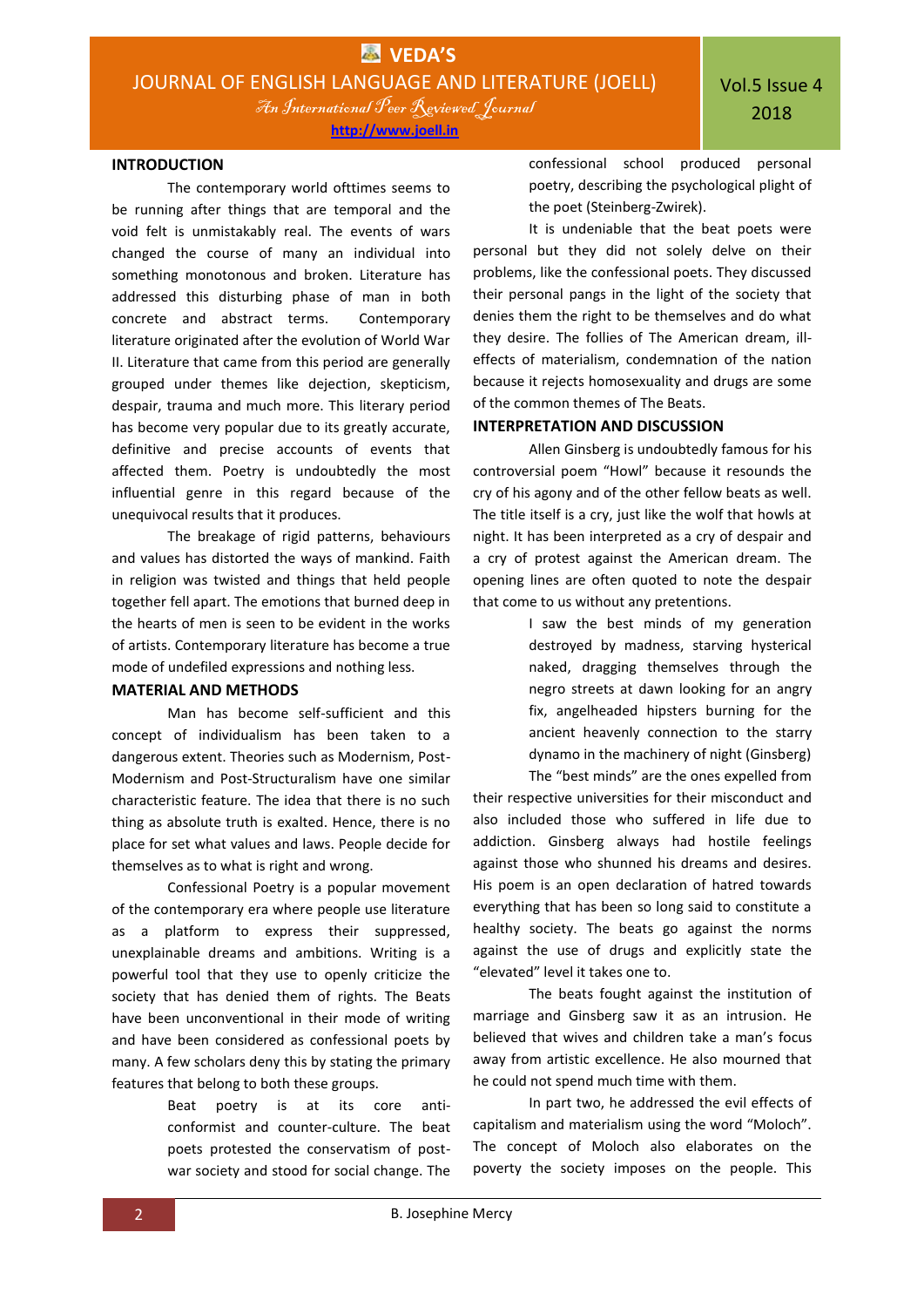**[http://www.joell.in](http://www.joell.in/)**

state, according to the poet is in our minds and cannot be removed out easily.

> Moloch whose poverty is the specter of genius!

 Moloch whose fate is a cloud of sexless hydrogen!

 Moloch whose name is the Mind!" (Ginsberg).

Part three talks of the cruel treatment one undergoes in mental institutions. The concept of American Dream is treated sarcastically but the enlightenment it brings home is immense. Ginsberg's friend Carl Solomon was in one such institutions that mistreated its patients. His suffering reminded the poet of his own mother. He associates himself with his friend by starting every line using the phrase "I'm with you in Rockland" (Ginsberg).

The cruelty of the nation and their love for the same is elaborated in "I'm with you in Rockland where we hug and kiss the United States under our bedsheets/ the United States that coughs all night and won't let us sleep" (Ginsberg).

The absurdity of the American Dream is also presented in Arthur Miller's works including *Death of a Salesman.* The American Dream proposes that every American would enjoy material prosperity but the impossibility of the Dream drove the protagonist of Miller's masterpiece to suicide. The same idea is reiterated in his *All My Sons*.

Contemporary literature is packed with unexpected twists and turns, a new perspective in form and ideas. Truths that are startling and revealing are found plenty in this literature. Applications of theories in literature have won popularity in the contemporary era because they enable us to view things in many angles. Post-Structuralism has always focused on the need to shift one's concentration on the existing patterns and to throw more light on new perspectives. Thus comes the evolution of different approaches to a single work of art. Importance is given to the work rather than to the author/poet. Derrida and other Post-Structuralists called it as "decentering' or "destabilizing" of the author.

However, there are exceptions to the theory of "decentering". Such an example is confessional poetry. These poems have been studied with respect to the experiences of the writer because the work is poignant with meaning and the depth of the emotions can be fully grasped only on understanding them. Contemporary literature thus functions by agreeing and disagreeing with each other thereby creating platforms for innovation.

Confessional poetry is the poetry written in the first person "I". It grew in fame in the latter part of the twentieth century. Robert Lowell's *Life Studies* marked the beginning of confessional poetry. It reflects the aspects of the contemporary society.

> Confessional Poetry began as one of many artistic movements in post-war twentiethcentury America. Its most fundamental aspect is blatant autobiographical content, which often manifests as self-deprecation. It frequently deals with taboo topics such as sex, addiction, mental health and familial relationships ("Confessional").

In an era where it was commonly believed that poetry is not about the poet, confessional group of poets came into the scene to change the idea of this genre. The prominent characteristic features of confessional poetry are as follows:

- 1. First-person narration
- 2. Intimate and personal subject
- 3. Lyrical workmanship ("Confessional Poetry: Characteristics and Examples").

First-person narration enables the reader to create a close connection with the poet and an understanding of the subject matter discussed in the poem is comprehended better this way. Plath's "Daddy" creates a mystical bond between the readers and the poet.

Chuffing me off like a Jew.

A Jew to Dachau, Auschwitz, Belsen.

I began to talk like a Jew.

I think I may well be a Jew ("Confessional Poetry: Characteristics and Examples").

It is amazing to see the speed in which the "I" catches the attention of the reader. An invisible bond is created and the poet triggers the imagination of the reader by enabling him/her explore more in this respect.

The second characteristic feature details on the intimate tone that is derived from confessional